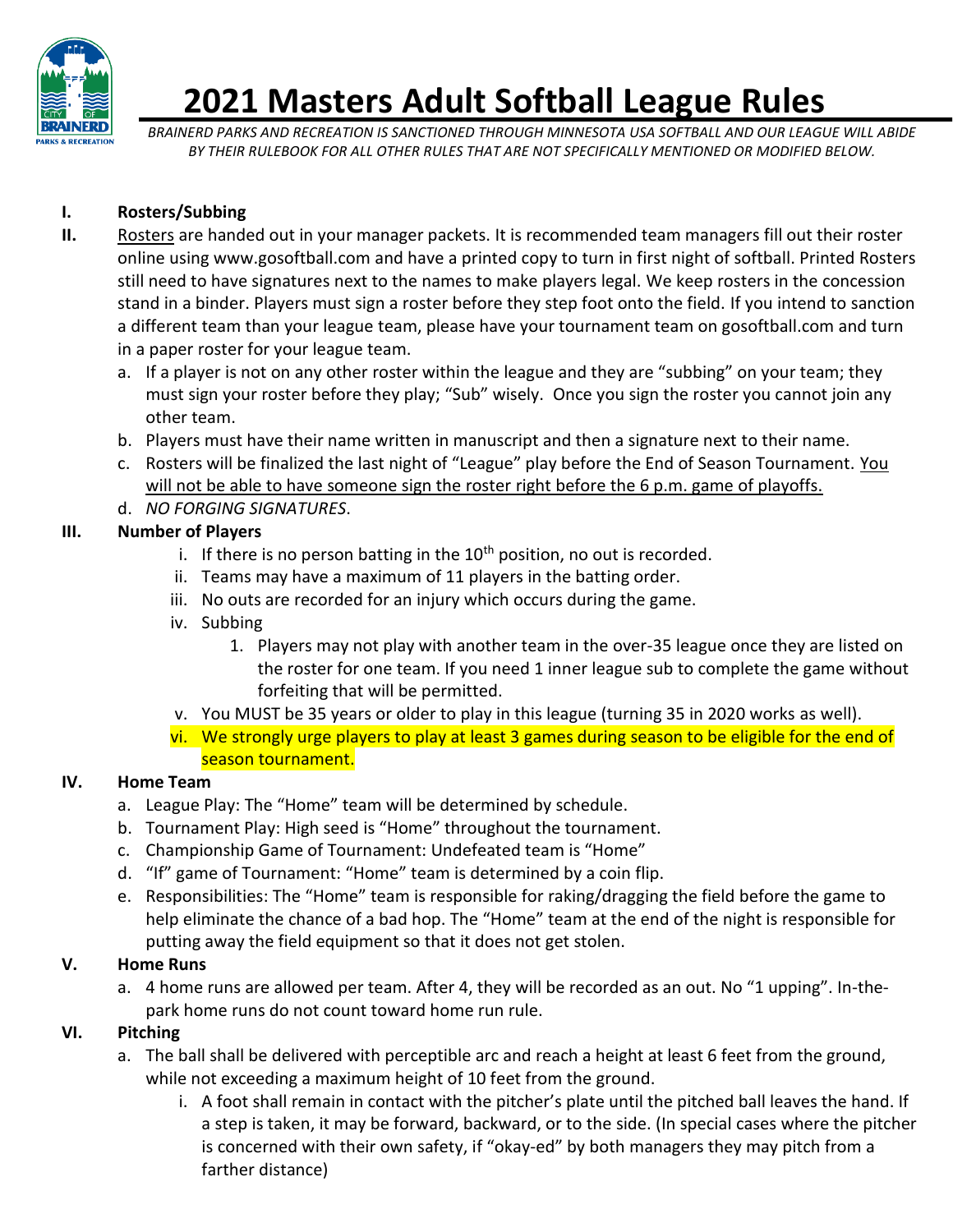#### **VII. Equipment**

- a. Softballs
	- i. Teams will be provided with a season's worth of balls (2 dozen). Teams will bat their own 12" Composite 52/300 AD STARR Tattoo Softballs provided by Brainerd Parks and Recreation. The teams may choose to use the softballs at the rate they desire. If you need new softballs because you ran out, then you will need to purchase more. \$5/ball or \$60 dozen.
- b. Facemasks
	- i. Facemasks for the infielders are recommended but not required. By signing the roster, you assume the risk of potentially taking a ball to the face and the injuries that you could incur.
- c. Bats
- 1. The official bat made up of the knob, handle, grip, taper, barrel and end cap shall be free of burrs, dents, cracks, sharp edges, rattles and show no signs of excessive wear. The official bat may be marked OFFICIAL SOFTBALL by the manufacturer and shall be no more than 34 inches long nor exceed 38 ounces in weight. The official bat shall not be more than 2.250 inches in diameter at its largest part, including any tolerance for expansion. The official bat must bear either the 2000 Certification Mark, 2004 Certification Mark, or 2013 Certification Mark (Slow Pitch, Men's Adult Fast Pitch, Junior Olympic Boy's Fast Pitch and Men's Modified





only), as shown below and must not be listed on the USA Softball Non-Approved Bat List with 2000 or 2004 Certification Mark.

**NOTE:** USA Softball has begun transitioning to the new USA Softball Certification Marks for the 2020 calendar year. On behalf of equipment manufacturers, the USA Softball Equipment Testing and Certification Committee requested that the new certification marks be approved for the 2019 calendar year and the USA Softball Board of Directors approved the new marks (seen here) for 2019 USA Softball Championship Play. The Official Rules of Softball, Rule 3, Sections 1 and 3 will be updated for 2020 to identify the new Certification Marks for Championship Play.



2. must be included on a list of approved bat models published by USA Softball

## **OR**

3. must, in the sole opinion and discretion of the umpire, have been manufactured prior to 2000 and if tested, would comply with USA Softball Bat Performance Standard. This includes wooden bats.

# **VIII. Time Limit/Game Duration**

- 1. There is no Time Limit for the Masters League.
- 2. Run Rule:
	- a. 20 run-rule after 3 innings; 15 run-rule after 4 innings; 10 run-rule after 5 innings.
- ii. A game called off by the Recreation Coordinator/Masters League shall be regulation if five or more complete innings have been played.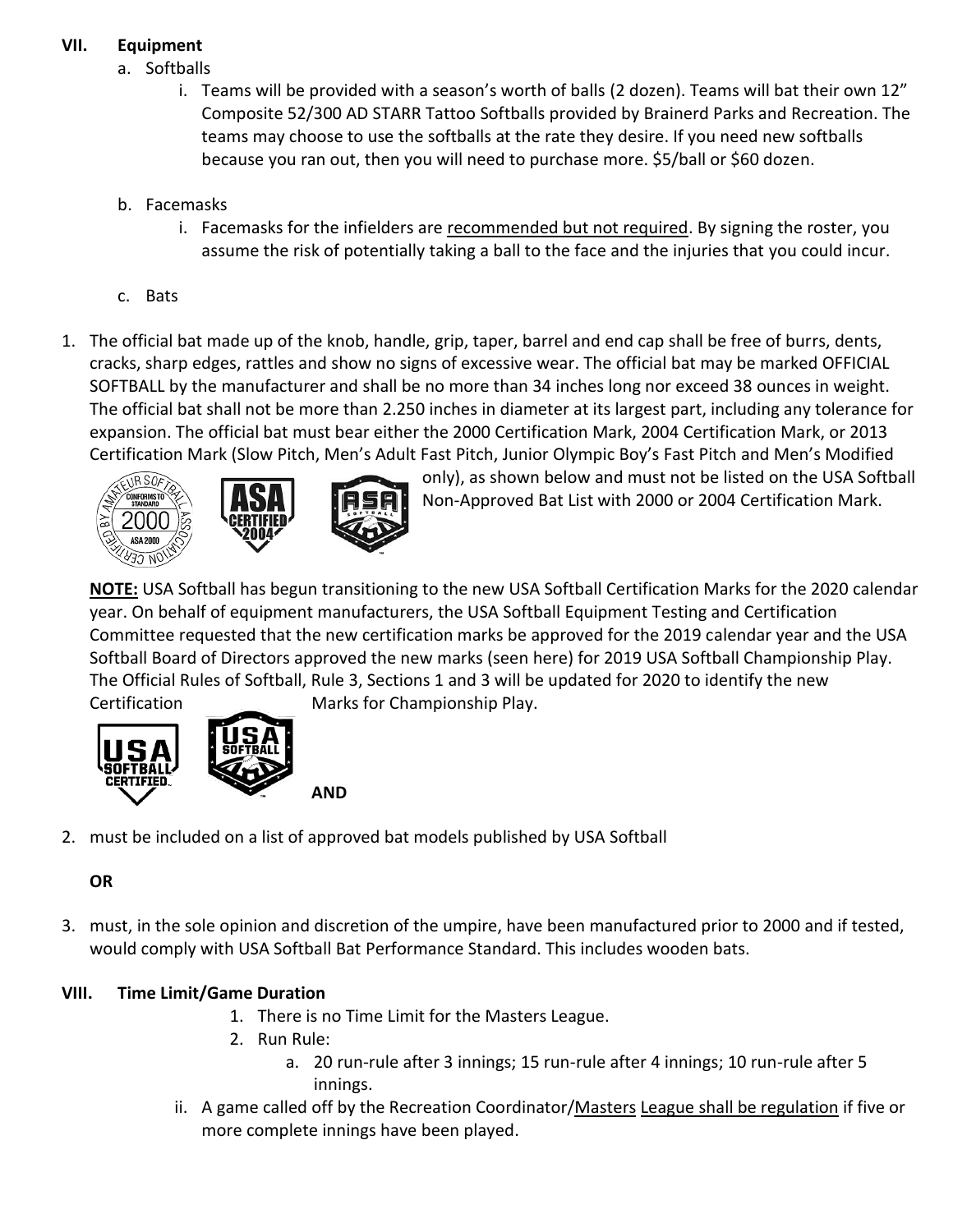- 1. The Recreation Coordinator/Masters League is empowered to call a game at any time because of darkness, rain, fire, panic, or any other cause that places the patrons or players in peril.
- 2. Games that are not considered regulation shall be resumed at the exact point where they stopped on an available rain date.

#### **IX. League Standings**

i. League standings will be updated on the parks and recreation website. In leu of the End of Season Tournament we are hosting Masters State on August 1, 2021. Please sign up!

#### **X. Rule Emphasis**

#### a. **In-Field-Fly**

- i. A fair fly ball, not including a line drive or an attempted bunt, which can be caught by an infielder, pitcher or catcher with ordinary effort (if they have to dive for it, it is not an infield fly) when first and second, or first, second and third bases are occupied with less than two outs.
- ii. Batter is out. Runner's may advance at their own risk.
	- a. Why is this important? If this wasn't a rule people would purposely drop the ball and get an easy double or triple play.

#### b. **Batter's Box**

- i. Prior to the pitch, the batter must have both feet completely within the lines of the batter's box. The batter may touch the lines, but no part of the foot may be outside the lines prior to the pitch.
- ii. If a player intentionally wipes the box an automatic strike is assigned.
- iii. Automatic out is assigned:
	- 1. When an entire foot is touching the ground completely outside the lines of the batter's box at the time the ball makes contact with the bat.
	- 2. When any part of a foot is touching home plate at the time the ball makes contact with the bat.
	- 1. When the batter leaves the batter's box and returns to the box and makes contact with the ball.

#### c. **Catcher**

- i. The catcher must catch in the catcher's box. They must remain in this area until the pitched ball is batted, touches the ground, plate, or batter, or the ball reaches the catcher's box.
- ii. Catchers may not get in the way(obstruct) of the runner who is legally running the bases unless the catcher is in possession of the ball.
- iii. Fielding team's catcher is responsible of calling arc "illegal" pitches.

#### d. **Strike Zone**

i. That space over any part of home plate, when a batter assumes a natural batting stance adjacent to home plate: between the batter's: back shoulder and the front knee. Please NOTE everyone's strike zone will be different! The ball is not called a strike based on where the ball hits behind the plate. Except during Master's Softball when we use mats, then it is called base on where it lands. Swing the bat! If the ball hits the plate or any part of the plate including the black of home plate it is an automatic ball.

#### e. **Courtesy Runner**

i. Any eligible players that may participate on offense or defense and are on the official line-up including available substitutes may be used as the courtesy runner. A courtesy runner may only be used once per inning.

#### f. **Ejections**

i. A player/fan/manager is removed from the game by the umpire usually for an unsportsmanlike act or conduct. Including but not limited to physical contact, verbal abuse,